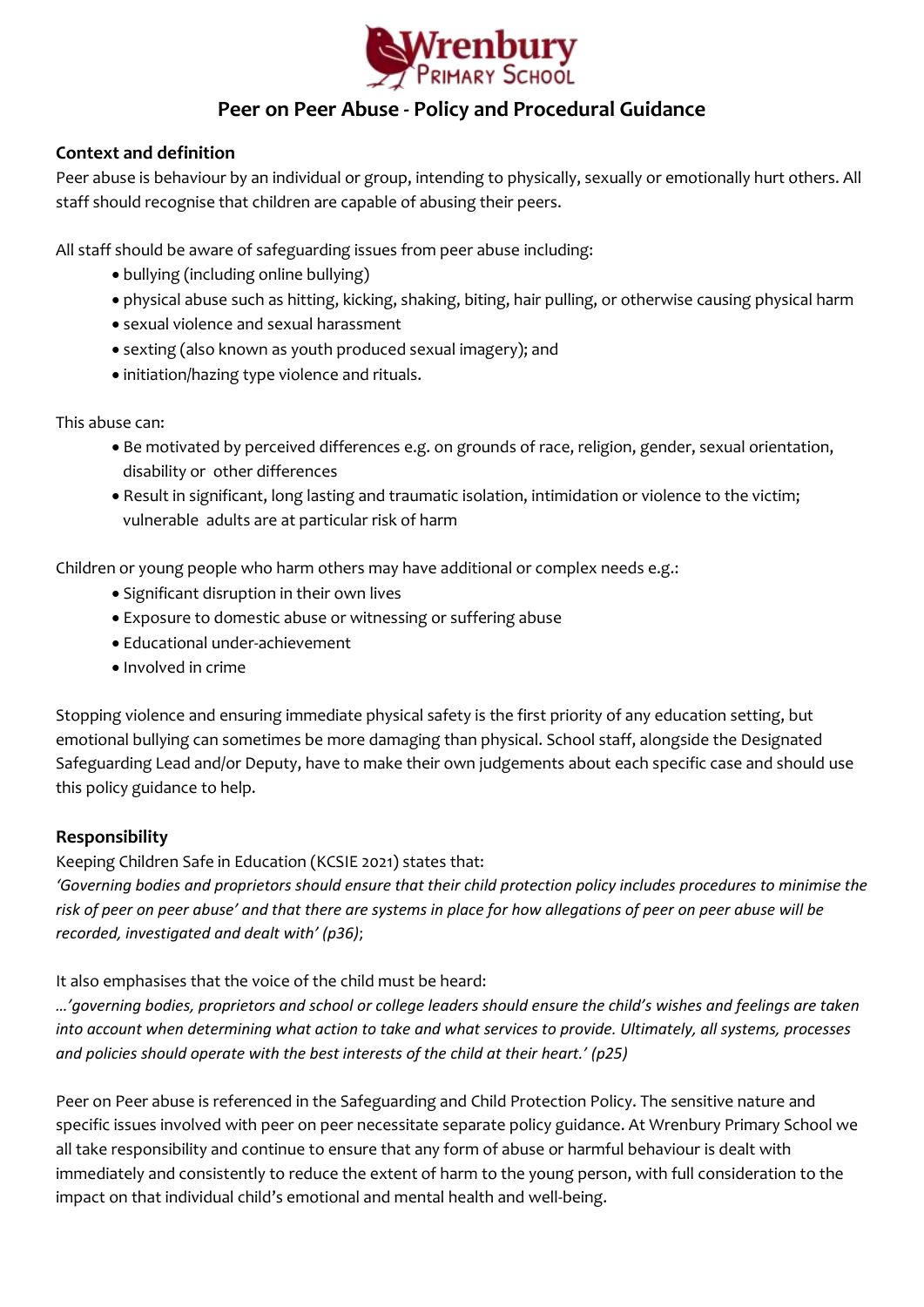# **Purpose of the policy**

The purpose of this policy is to explore some forms of peer on peer abuse. The policy also includes a planned and supportive response to the issues. At Wrenbury Primary School we have the following policies in place that should be read in conjunction with this policy:

- Anti-Bullying Policy
- Safeguarding and Child Protection Policy
- Whistleblowing Policy
- Behaviour Policy
- Health & Safety Policy
- Online Safety Policy
- Mental Health and Wellbeing Policy

# **Framework and Legislation**

This policy is supported by the key principles of the Children's Act, 1989 that the child's welfare is paramount. Another key document is Working Together, 2018, highlighting that every assessment of a child, 'must be informed by the views of the child'. This is echoed by Keeping Children Safe in Education, 2021 through ensuring procedures are in place in schools and settings to hear the voice of the child.

### **Abuse and harmful behaviour**

It is necessary to consider

- what abuse is and what it looks like
- how it can be managed
- what appropriate support and intervention can be put in place to meet the needs of the individual
- what preventative strategies may be put in place to reduce further risk of harm.

Abuse is abuse and should never be tolerated or passed off as 'banter' or 'part of growing up'. It is important to consider the forms abuse may take and the subsequent actions required.

Children are vulnerable to abuse by their peers.

 Such abuse should be taken as seriously as abuse by adults and should be subject to the same child protection procedures.

Children can abuse other children.

 This can include (but is not limited to): abuse within intimate partner relationships; bullying (including cyberbullying); sexual violence and sexual harassment; physical abuse such as hitting, kicking, shaking, biting, hair pulling, or otherwise causing physical harm; sexting and initiation/hazing type violence and rituals. (KCSIE 2021)

 Staff should not dismiss abusive behaviour as normal between young people and should not develop high thresholds before taking action.

 Staff should be aware of the potential uses of information technology for bullying and abusive behaviour between young people.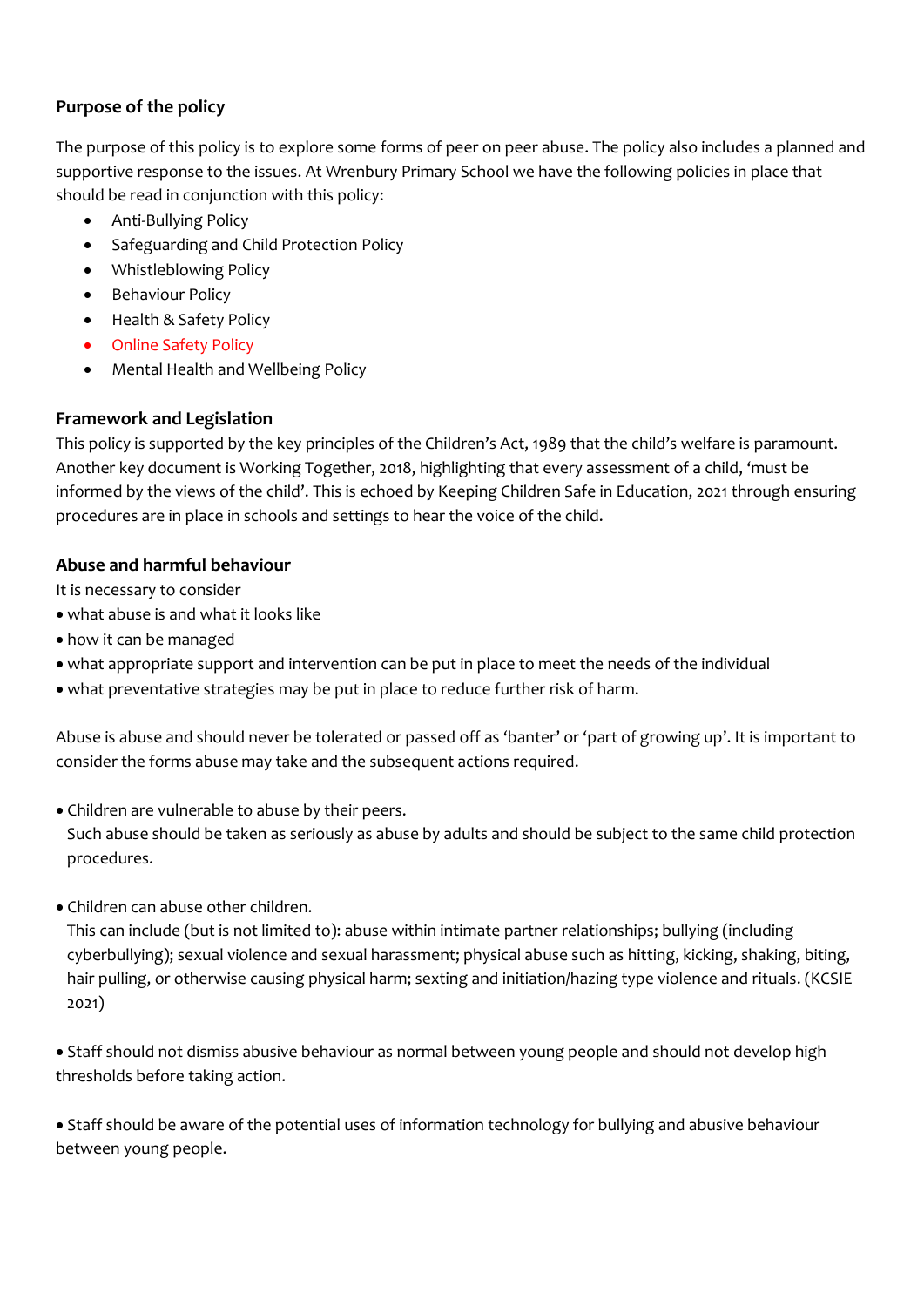Staff should be aware of the added vulnerability of children and young people who have been the victims of violent crime (for example mugging), including the risk that they may respond to this by abusing younger or weaker children.

The alleged perpetrator is likely to have considerable unmet needs as well as posing a significant risk of harm to other children. Evidence suggests that such children may have suffered considerable disruption in their lives, may have witnessed or been subjected to physical or sexual abuse, may have problems in their educational development and may have committed other offences. They may therefore be suffering, or be at risk of suffering, significant harm and be in need of protection. Any long-term plan to reduce the risk posed by the alleged perpetrator must address their needs.

# **Types of abuse**

There are many forms of abuse that may occur between peers and this list is not exhaustive. Each form of abuse or prejudiced behaviour is described in detail followed by advice and support on actions to be taken.

# **Physical abuse**

This may include hitting, kicking, nipping/pinching, shaking, biting, hair pulling, or otherwise causing physical harm to another person. There may be many reasons why a child harms another and it is important to understand why a young person has engaged in such behaviour, including accidently before considering the action or punishment to be undertaken.

### **Sexual violence and sexual harassment**

This must always be referred immediately to the Designated Safeguarding Lead or Deputy DSL in her absence.

Sexual violence and sexual harassment can occur between two children of any age and sex. It can also occur through a group of children sexually assaulting or sexually harassing a single child or group of children.

Sexually harmful behaviour from young people is not always contrived or with the intent to harm others. There may be many reasons why a young person engages in sexually harmful behaviour and it may be just as distressing to the young person who instigates it as to the young person it is intended towards.

Sexually harmful behaviour may include

- inappropriate sexual language
- inappropriate role play
- sexual touching
- sexual assault/abuse.

Staff should be aware of the importance of:

- making clear that sexual violence and sexual harassment is not acceptable, will never be tolerated and is not an inevitable part of growing up
- not tolerating or dismissing sexual violence or sexual harassment as "banter", "part of growing up", "just having a laugh" or "boys being boys"; and
- challenging behaviours (potentially criminal in nature), such as grabbing bottoms, breasts and genitalia, flicking bras and lifting up skirts. Dismissing or tolerating such behaviours risks normalising them.

**Upskirting:** where *someone* takes a picture under a person's clothing (not necessarily a skirt) without permission and or knowledge, with the intention of viewing their genitals or buttocks (with or without underwear) to obtain sexual gratification, or cause the victim humiliation, distress or alarm. It is a criminal offence. Anyone of any gender, can be a victim.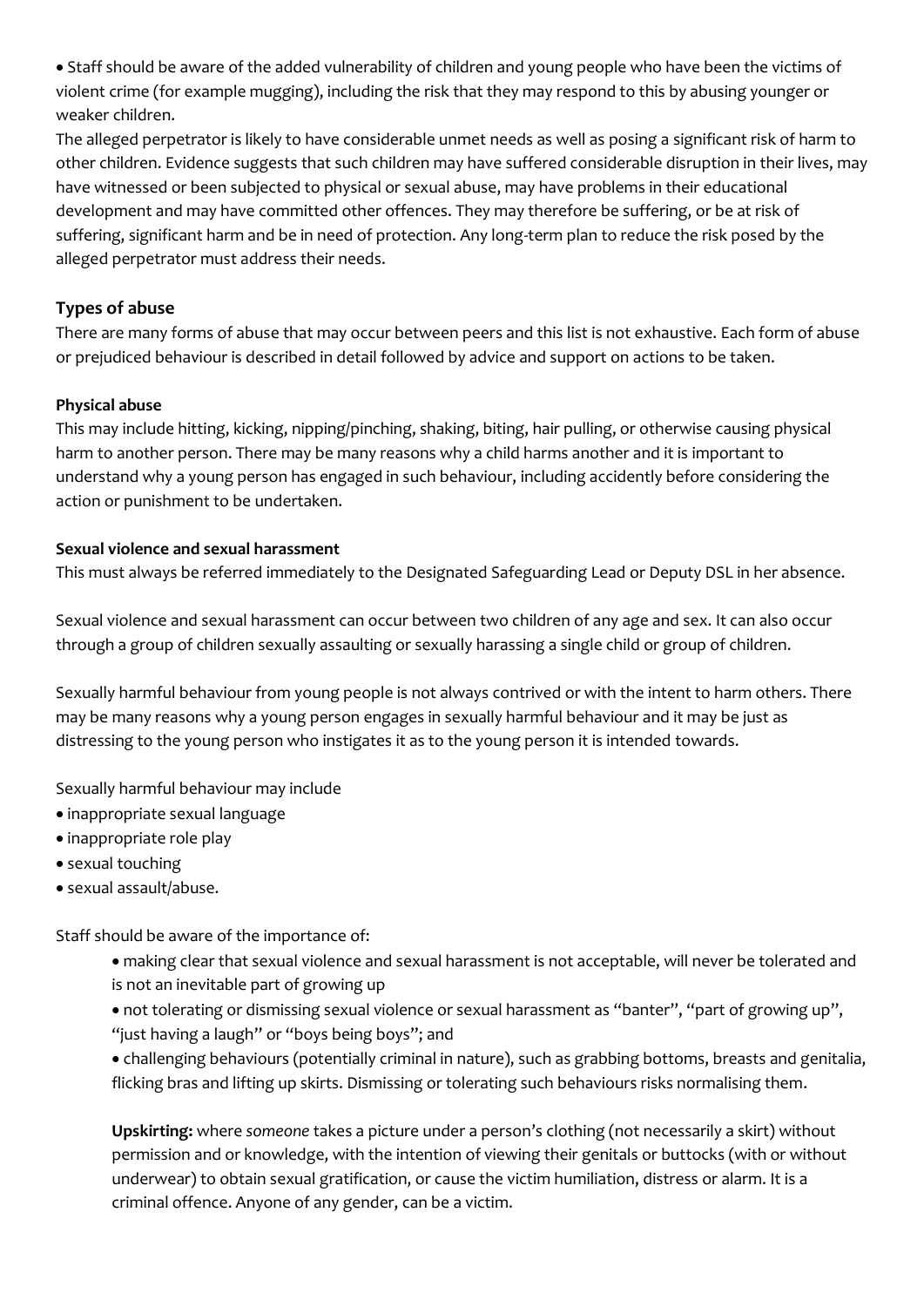## **Bullying**

Bullying is unwanted, aggressive behaviour among school aged children that involves a real or perceived power imbalance. The behaviour is repeated, or has the potential to be repeated, over time. Both young people who are bullied and who bully others may have serious, lasting problems. In order to be considered bullying, the behaviour must be aggressive and include:

An Imbalance of Power:

Young people who bully use their power—such as physical strength, access to embarrassing information, or popularity—to control or harm others. Power imbalances can change over time and in different situations, even if they involve the same people.

 Repetition: Bullying behaviours happen more than once or have the potential to happen more than once. Bullying includes actions such as making threats, spreading rumours, attacking someone physically or verbally or for a particular reason e.g. size, hair colour, gender, sexual orientation, and excluding someone from a group on purpose.

### **Online bullying**

Online Bullying is the use of technology (social networking, messaging, text messages, email, chat rooms etc.) to harass threaten or intimidate someone for the same reasons as stated above.

Online bullying can take many forms

- Abusive or threatening texts, emails or messages
- Posting abusive comments on social media sites
- Sharing humiliating videos or photos of someone else
- Stealing someone's online identity
- Spreading rumours online
- Trolling sending someone menacing or upsetting messages through social networks, chatrooms or games
- Developing hate sites about another person
- Prank calls or messages Group bullying or exclusion online
- Anonymous messaging Encouraging a young person to self-harm
- Pressuring children to send sexual messages or engaging in sexual conversations

# **Sexting (sharing nude / semi-nude imagery)**

The term 'sexting' relates to the sending of indecent images, videos and/or written messages with sexually explicit content; these are created and sent electronically. They are often 'shared' via social networking sites and instant messaging services. Upskirting: typically involves taking a picture under a person's clothing without them knowing, with the intention of viewing their genitals or buttocks to obtain sexual gratification, or cause the victim humiliation, distress or alarm. It is a criminal offence. Anyone of any gender, can be a victim.

This must always be referred immediately to the Designated Safeguarding Lead DSL.

### **Initiation / hazing**

Hazing is a form of initiation ceremony which is used to induct newcomers into an organisation such as a private school, sports team etc. There are a number of different forms, from relatively mild rituals to severe and sometimes violent ceremonies. The ceremony welcomes newcomers by subjecting them to a series of trials which promote a bond between them. After the hazing is over, the newcomers also have something in common with older members of the organisation, because they all experienced it as part of a rite of passage. Many rituals involve humiliation, embarrassment, abuse, and harassment.

### **Prejudiced behaviour**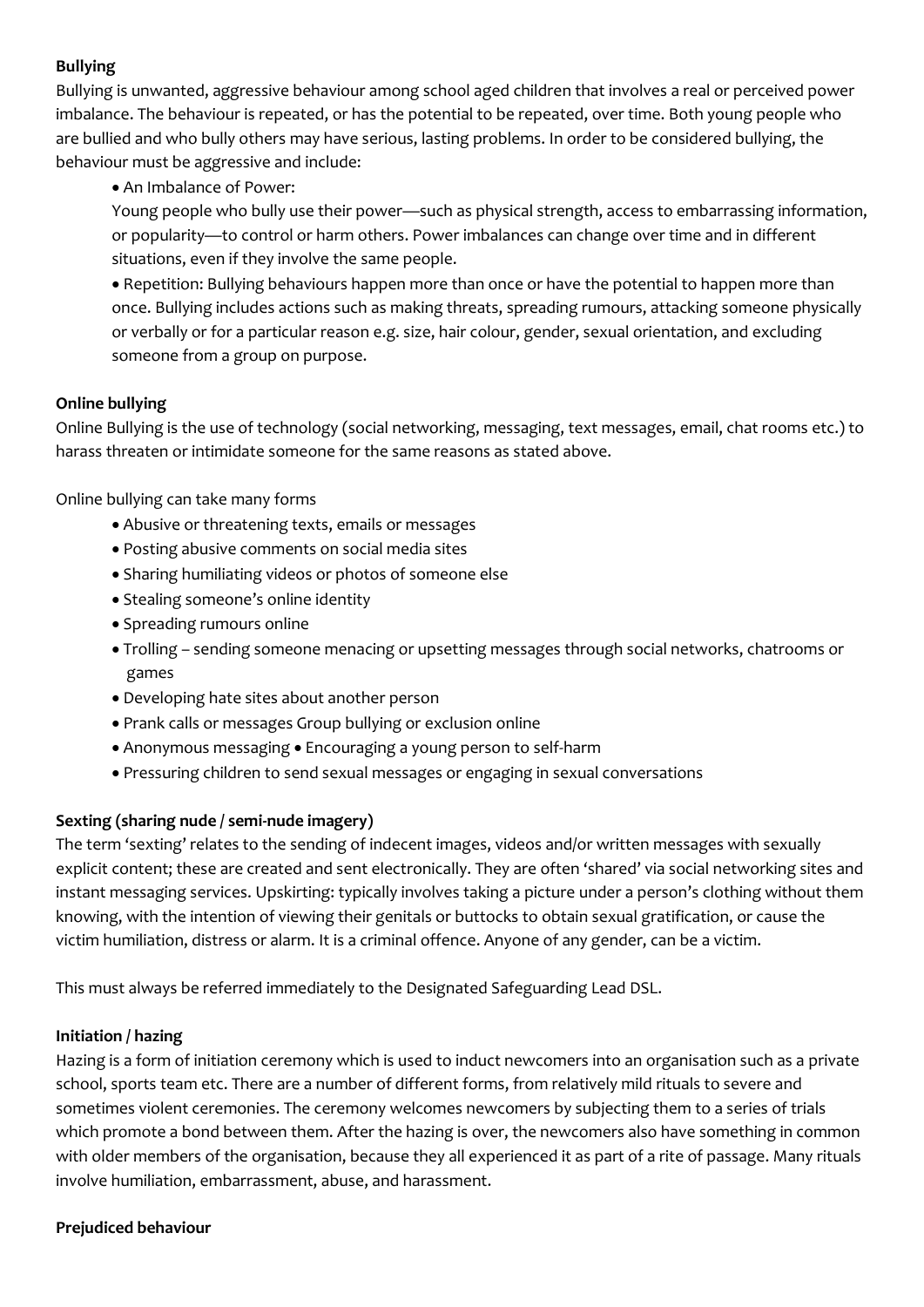The term prejudice-related bullying refers to a range of hurtful behaviour, physical or emotional or both, which causes someone to feel powerless, worthless, excluded or marginalised, and which is connected with prejudices around belonging, identity and equality in wider society – for example disabilities and special educational needs, ethnic, cultural and religious backgrounds, gender, home life, (for example in relation to issues of care, parental occupation, poverty and social class) and sexual identity.

# **Expected staff action**

Staff should consider the seriousness of the case and make a quick decision whether to inform the Designated Safeguarding Lead immediately before taking any further in-school actions.

- **a) Recognising peer abuse** 
	- An assessment of an incident between peers should be completed and consider:
	- Chronological and developmental ages of everyone involved
	- Difference in their power or authority in relation to age, race, gender, physical, emotional or intellectual vulnerability
	- All alleged physical and verbal aspects of the behaviour and incident
	- Whether the behaviour involved inappropriate sexual knowledge or motivation
	- What was the degree of physical aggression, intimidation, threatening behaviour or bribery
	- The effect on the victim
	- Any attempts to ensure the behaviour and incident is kept a secret
	- The child or young person's motivation or reason for the behaviour, if they admit that it occurred

Whether this was a one-off incident, or longer in duration, it is important to deal with a situation of peer abuse immediately and sensitively. It is necessary to gather the information as soon as possible to get the true facts. It is equally important to deal with it sensitively and think about the language used and the impact of that language on both the children and the parents when they become involved. Avoid language that may create a 'blame' culture and leave a child labelled. Staff will talk to the children in a calm and consistent manner. Staff will not be prejudiced, judgmental, dismissive or irresponsible in dealing with such sensitive matters.

### **b) Taking Action**

Always take complaints seriously

- Gain a statement of facts from the pupil(s)
- Assess needs of victim and alleged perpetrator
- Consider referral to Police or Social Care
- Contribute to multi-agency assessments
- Convene a risk management meeting
- Record all incidents and all action taken

### **c) Recording |Sexualised behaviour**

Be clear, explicit and non-avoidant, and avoid vague statements or euphemisms

- Record as soon as possible, as you can quickly forget or confuse detail
- Follow the prompts on your safeguarding and child protection recording form
- Use proper names for body parts but record exactly any language or vocabulary used by the child. Use the child's exact words in quotation marks.
- Note where and when the incident happened and whether anyone else was around.

# **d) Gather the Facts**

Speak to all the young people involved separately, gain a statement of facts from them and use consistent language and open questions for each account. Ask the young people to tell you what happened. Use open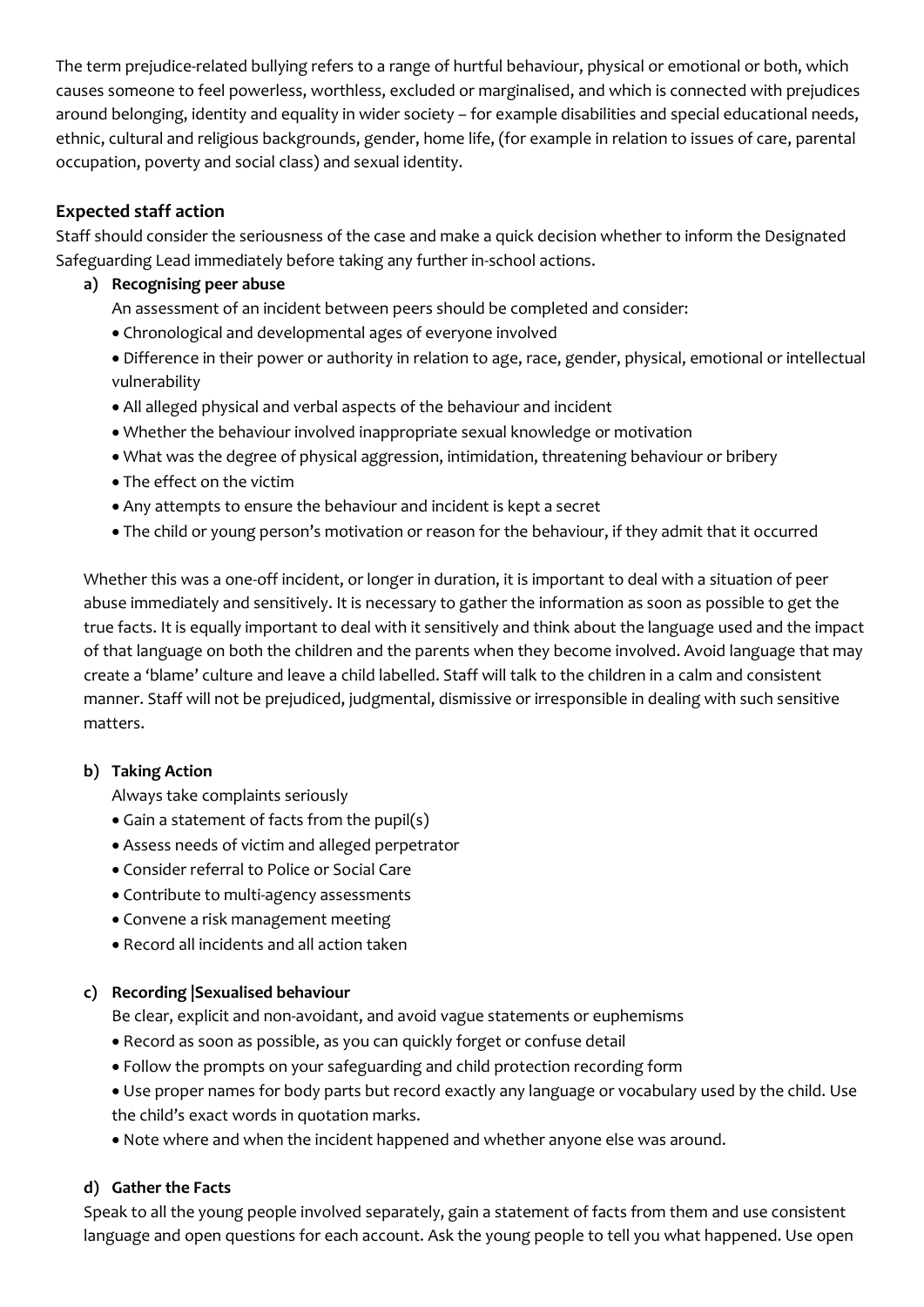questions, 'where, when, why, who'. (What happened? Who observed the incident? What was seen? What was heard? Did anyone intervene?). Do not interrogate or ask leading questions.

### **e) Consider the Intent**

Has this been a deliberate or contrived situation for a young person to be able to harm another?

## **f) Decide on your next course of action**

If you believe any young person to be at risk of significant harm you must report to the Designated Safeguarding Lead immediately; they will follow the school's Safeguarding and Child Protection Policy. If Social Services and the police intend to pursue this further, they may ask to interview the young people in school or they may ask for parents to come to school to be spoken to. It is important to be prepared for every situation and the potential time it may take.

### **g) Informing parents/carers**

The best way to inform parents/carers is face to face. Although this may be time consuming, the nature of the incident and the type of harm/abuse a young person may be suffering can cause fear and anxiety to parents/carers whether their child is the child who was harmed or who harmed another. In all circumstances where the risk of harm to the child is evident then the school should encourage the young person to share the information with their parent/carer (they may be scared to tell parents/carers that they are being harmed in any way).

### **Points to consider**

### **What is the age of the children involved?**

How old are the young people involved in the incident and is there any age difference between those involved? In relation to sexual exploration, children under the age of 5, in particular 1-4 year olds who are learning toileting skills may show a particular interest in exploration at around this stage. This, however should not be overlooked.

### **Where did the incident or incidents take place?**

Was the incident in an open, visible place to others? If so was it observed? If not, is more supervision required within this particular area?

### **What was the explanation by all children involved of what occurred?**

Can each of the young people give the same explanation of the incident and also what is the effect on the young people involved? Is the incident seen to be bullying for example, in which case regular and repetitive? Is the version of one young person different from another and why?

### **What is each of the children's own understanding of what occurred?**

Do the young people know/understand what they are doing? E.g. do they have knowledge of body parts, of privacy and that it is inappropriate to touch? Is the young person's explanation in relation to something they may have heard or been learning about that has prompted the behaviour? Is the behaviour deliberate and contrived? Does the young person have understanding of the impact of their behaviour on the other person?

### **Repetition**

Has the behaviour been repeated to an individual on more than one occasion? In the same way it must be considered has the behaviour persisted to an individual after the issue has already been discussed or dealt with and appropriately resolved?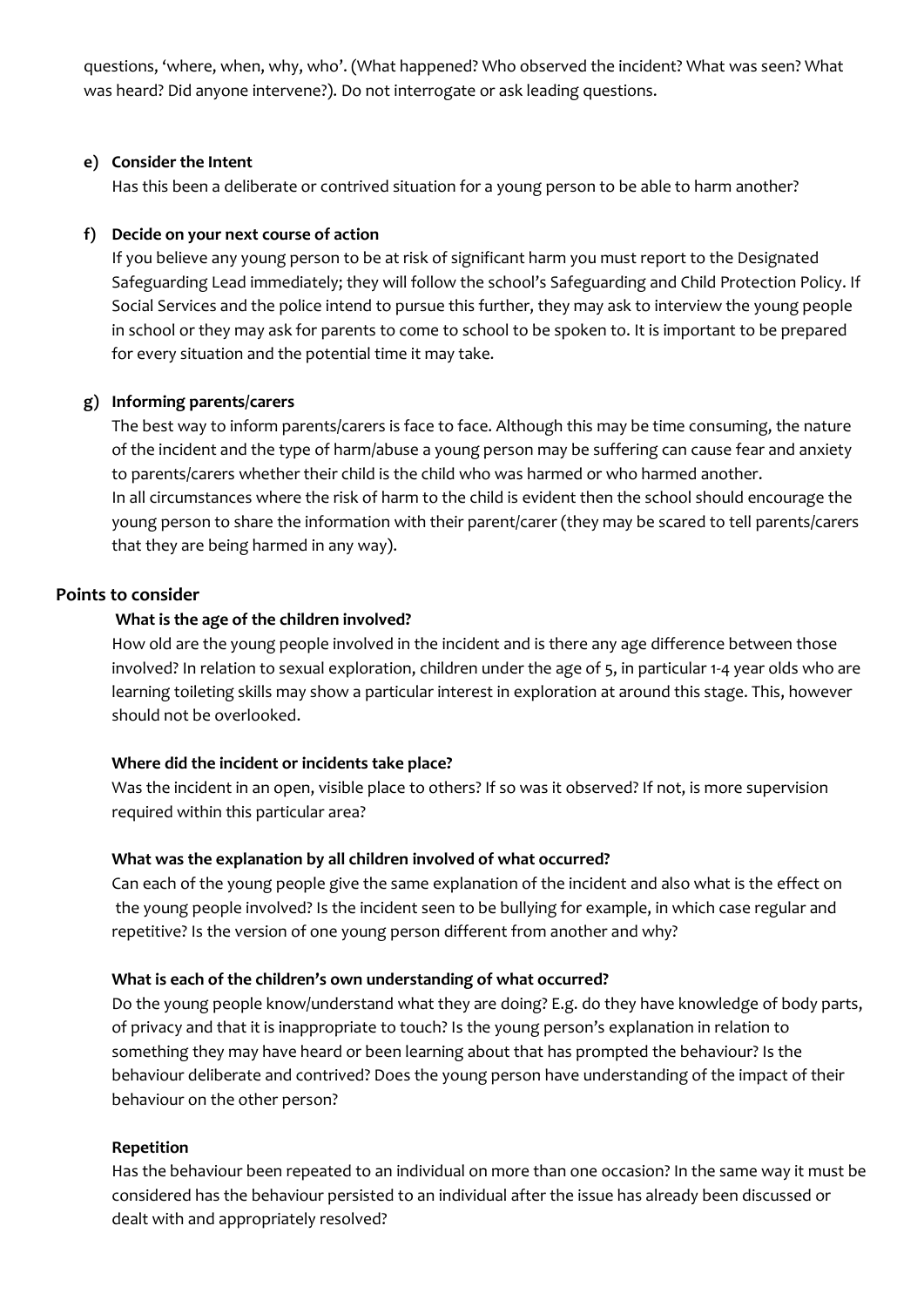### **Next Steps**

Once the outcome of the incident(s) has been established it is necessary to ensure future incidents of abuse do not occur again and consider the support and intervention required for those involved.

#### **For the young person who has been harmed**

What support they require depends on the individual young person. It may be that they wish to seek counselling or one to one support via a mentor. It may also be that they feel able to deal with the incident(s) on their own or with support of family and friends; in which case it is necessary that this young person continues to be monitored and offered support should they require it in the future. If the incidents are of a bullying nature, the young person may need support in improving peer groups/relationships with other young people, or some restorative justice work with all those involved may be required.

Other interventions that could be considered may target a whole class or year group for example a speaker on online bullying, relationship abuse etc. It may be that through the continued curriculum of Relationship and Sex Education (from 2020), PSHE and SMSC that certain issues can be discussed and debated more frequently.

If the young person feels particularly vulnerable it may be that a risk assessment can be put in place for them whilst in school so that they have someone named that they can talk to, support strategies for managing future issues and identified services to offer additional support.

### **For the young person who has displayed harmful behaviour**

It is important to find out why the young person has behaved in such a way. It may be that the young person is experiencing their own difficulties and may even have been harmed themselves in a similar way. In such cases support such as one to one mentoring or counselling may also be necessary.

Particular support from identified services may be necessary through an early help referral and the young person may require additional support from family members.

Once the support required to meet the individual needs of the young person has been met, it is important that the young person receives a consequence for their behaviour. This may be in the form of restorative justice e.g. making amends with the young person they have targeted if this has been some form of bullying. In the cases of sexually harmful behaviour it may be a requirement for the young person to engage in one to one work with a particular service or agency (if a crime has been committed this may be through the police or youth offending service). If there is any form of criminal investigation ongoing it may be that this young person cannot be educated on site until the investigation has concluded. In which case, the young person will need to be provided with appropriate support and education elsewhere.

It may be that the behaviour that the young person has displayed may continue to pose a risk to others, in which case an individual risk assessment may be required. This should be completed via a multi- agency response to ensure that the needs of the young person and the risks towards others are measured by all of those agencies involved including the young person and their parents. This may mean additional supervision of the young person or protective strategies if the young person feels at risk of engaging in further inappropriate or harmful behaviour.

The school may also choose a punishment as a consequence such as exclusion or internal exclusion/inclusion/seclusion for a period of time to allow the young person to reflect on their behaviour.